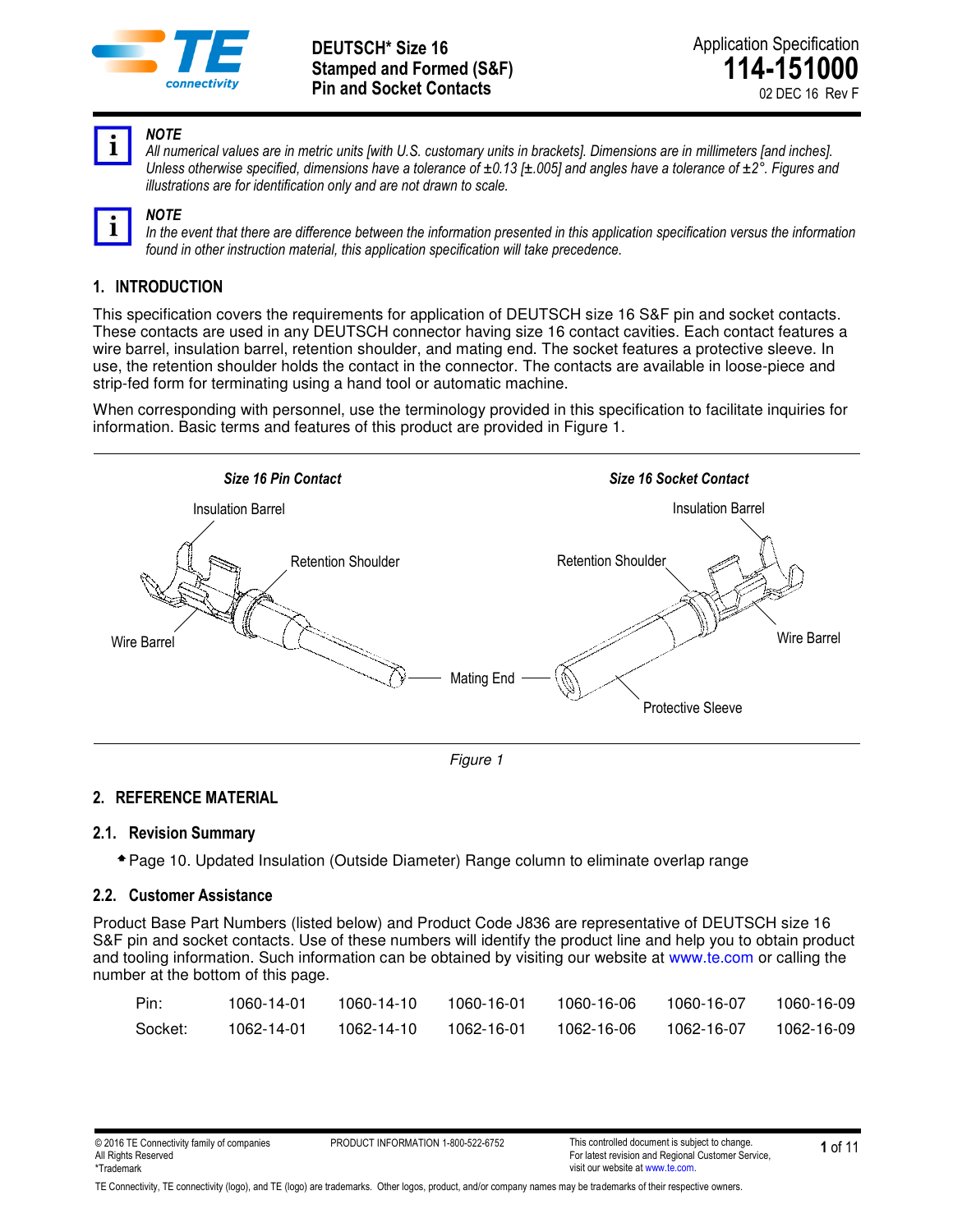

# **2.3. Drawings**

Customer drawings for product part numbers are available from [www.te.com.](http://www.te.com/) The information contained in the customer drawings takes priority.

### **2.4. Instructional Material**

Instructional material that pertains to this product are:

| 402-1002     | Interpretation of Cross-Sections for F-Crimp                                                 |
|--------------|----------------------------------------------------------------------------------------------|
| 408-3295     | Preparing Reel of Contacts for Application Tooling                                           |
| 408-7424     | Checking Terminal Crimp Height and Gaging the Die Closure                                    |
| 408-9816     | Handling of Reeled Product                                                                   |
| 408-10389    | Ocean Side-Feed Applicators                                                                  |
|              | 408-151007 DEUTSCH Extraction Tools for Rear-Release Connectors                              |
|              | 408-151008 DEUTSCH Removal Tool DT-RT1 for Front-Release Connectors                          |
| 409-5128     | Basic AMP-O-LECTRIC* Model "K" Terminating Machines 471273-[]                                |
| 409-5207     | Model "T" Terminating Units 694620-[]                                                        |
| 409-5289     | Model "T" Terminating Unit 458000-4                                                          |
| 409-5842     | AMP-O-LECTRIC Model "G" Terminating Machines 354500-[]                                       |
| 409-10047    | AMP 3K* Terminating Machines 1725950-[] and AMP 5K* Terminating Machines 1725900-[]          |
| 409-10099    | AMP 3K/40* Terminating Machines 2116983-[] and AMP 5K/40* Terminating Machines<br>2116984-[] |
| 114-18022-10 | Making and Evaluation of Cross Sections for F-Crimp Termination                              |
|              | 0425-031-0000 Applicator DCT 16-02-00                                                        |
|              | 0425-037-0000 Hand Crimping Tool DTT-16-00                                                   |
|              | 0425-038-0000 Hand Crimping Tool DTT-16-01                                                   |
|              |                                                                                              |

[0425-060-0000](http://www.te.com/commerce/DocumentDelivery/DDEController?Action=srchrtrv&DocNm=0425-060-0000&DocType=SS) Applicator DCT1620-02-00

### **2.5. Global Standards and Publications**

DIN 72551-6, "Road Vehicles—Low-Tension Cables—Part 6: Single-Core, Unscreened with Thin Insulation Wall; Dimensions, Materials, Marking"

ISO 6722, "Road Vehicles—60 V and 600 V Single-Core Cables—Dimensions, Test Methods, and Requirements"

SAE J1128, "Low Voltage Primary Cable"

# **3. REQUIREMENTS**

### **3.1. Storage**

### **A. Ultraviolet Light**

Prolonged exposure to ultraviolet light may deteriorate the chemical composition used in the product material.

### **B. Shelf Life**

The product should remain in the shipping containers until ready for use to prevent deformation to components. The product should be used on a first in, first out basis to avoid storage contamination that could adversely affect performance.

### **C. Reeled Contacts**

When using reeled contacts, store coil wound reels horizontally and traverse wound reels vertically.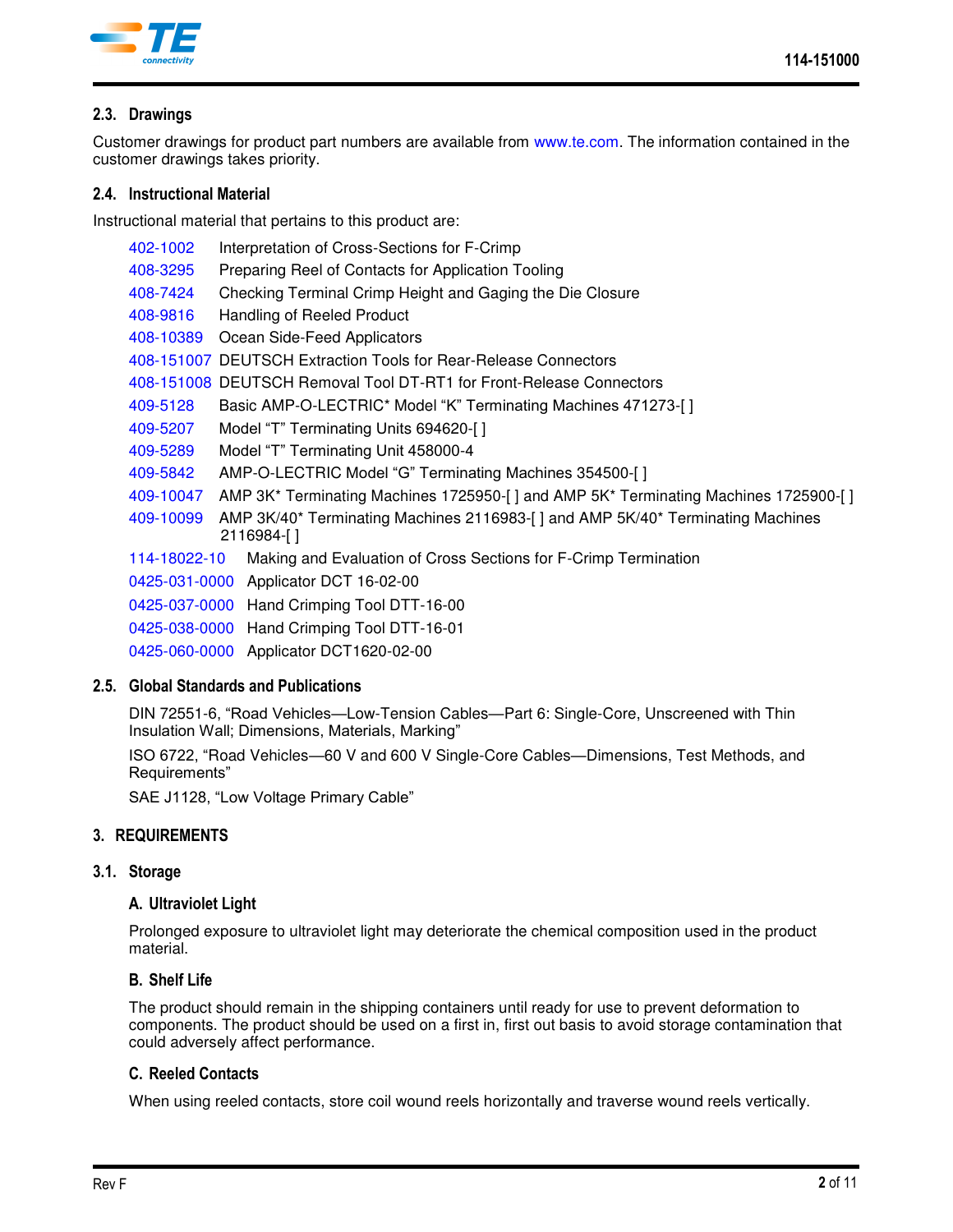

### **D. Chemical Exposure**

Do not store product near any chemical listed below as they may cause stress corrosion cracking in the material.

| Alkalies | Ammonia    | Citrates | <b>Phosphates Citrates</b> | <b>Sulfur Compounds</b> |
|----------|------------|----------|----------------------------|-------------------------|
| Amines   | Carbonates | Nitrites | <b>Sulfur Nitrites</b>     | Tartrates               |

#### **3.2. Operating Temperature**

These contacts are designed to operate in a temperature range of -55 to 125°C [-67 to 257°F].

#### **3.3. Material**

The contacts are made of copper alloy. Plating material is provided on the contact-specific customer drawing.

#### **3.4. Wire Size and Preparation**

The contacts accept stranded wire sizes and insulation diameters using wire standards in Section 2.5. For insulation diameter per contact, refer to the customer drawing for the contact. The wire must be stripped within the dimensions given in [Figure 2.](#page-2-0) Special wire type which may require special applicator tooling settings, crimp requirements are not covered in this specification.



# *CAUTION*

*The wire conductors and insulation must not be nicked, scrapped, broken, or cut during the stripping operation.* 



<span id="page-2-0"></span>

### **3.5. Crimp**

The contact must be crimped to the wire according to instructions packaged with the tooling. These requirements apply equally to the pin contact and the socket contact. It is essential to have the applicator feeding mechanism adjusted correctly to ensure the contact is positioned centered on the crimp anvil. Refer to the applicator instruction sheet for adjustment instructions.

### **A. Cutoff Tab**

The cutoff tab is considered the remaining portion of the carrier strip after the contact is cut from the strip. The cutoff tab must not exceed the dimension given in [Figure 3.](#page-4-0)

#### **B. Wire Barrel Seam**

The wire barrel crimp must form a closed seam over the entire length of the wire barrel. Refer to [Figure 3.](#page-4-0)

### **C. Wire Barrel Crimp**

The crimp applied to the wire barrel portion of the contact must be the most compressed area. All conductors within the wire barrel crimp must show evidence of compression. Good compression is guaranteed by following the given crimp dimensions, Figure 3. The crimp barrel is filled with the conductor strands. All conductor strands within the wire crimp must show evidence of compression. Voids due to unequal roll-in of the crimp barrel legs, uneven distribution of strands or unfavorable tolerance set of wire cross section area, crimp height and material thickness, are permissible. The crimped area must be symmetrical on both sides of the wire barrel. The thickness of the wall must be uniform. See 114-18022-10 for more information how to make and evaluate F-crimp cross sections.

The crimp barrel inside wall is formed to the shape of the strands for an intimate contact. All existing wire strands are enclosed within the wire barrel. Any stranding outside the crimp barrel or broken strands outside the wire crimp are not permissible.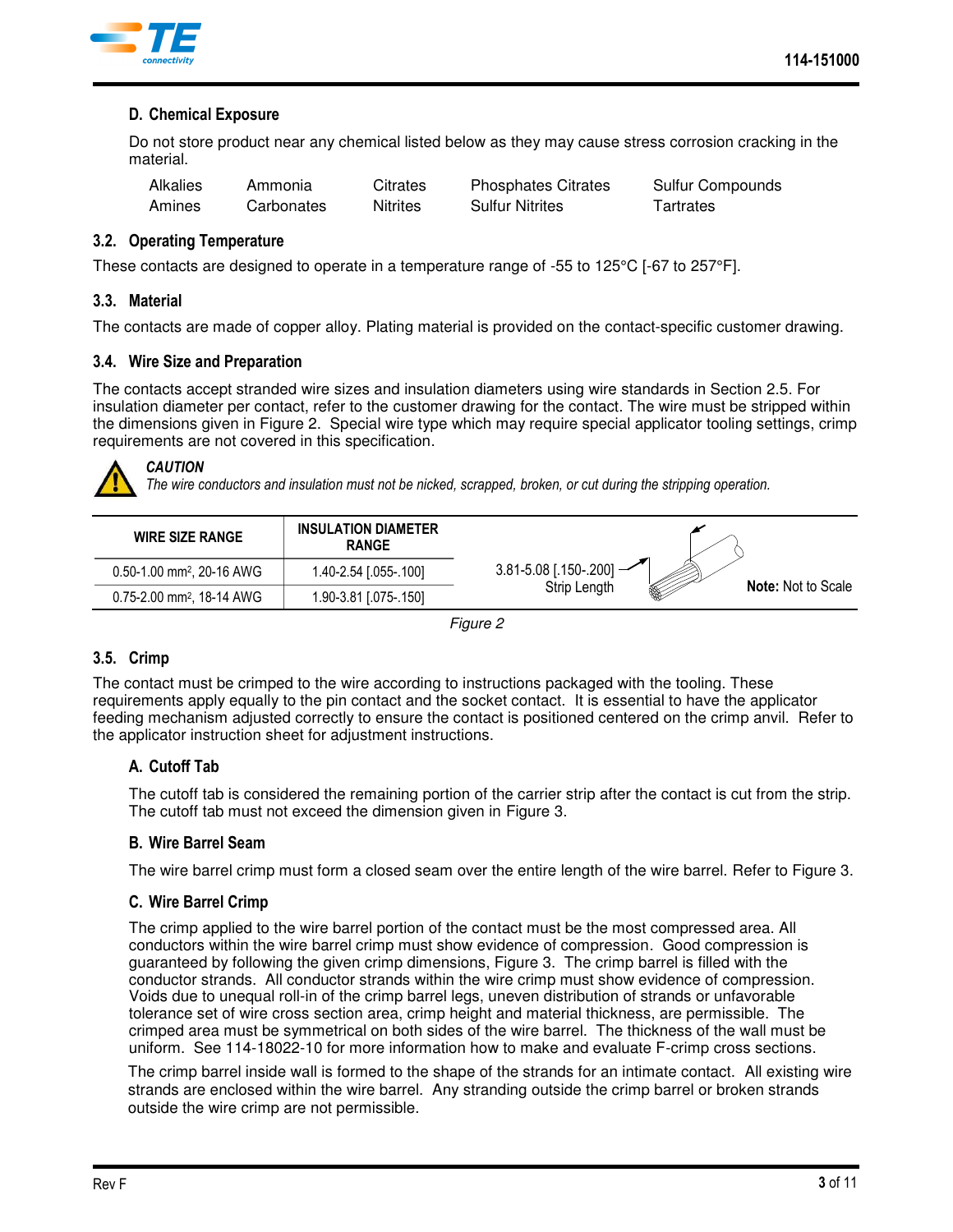

If low compression occurs, the number of strands has to be checked. To avoid over compression, which would favor wire barrel flash, the wire crimp height may not be beyond the limitation.

All conductors must be centered within and held firmly inside the wire barrel. No strands can be folded back over the wire insulation. There must be no evidence of loose wire strands or wire strands visible in the seam. The wire insulation must not enter the contact wire barrel. Refer to [Figure 3.](#page-4-0)

For wire sizes equal to or less than  $0.75$  mm<sup>2</sup>, the crimp is acceptable when each tip of the wire barrel wraps inward to form a curl that touches the inside of the wire barrel. See [Figure 3.](#page-4-0)

The wire barrel crimp height and width must be within the dimensions provided in [Figure 3.](#page-4-0)

### **D. Insulation Barrel Crimp**

The insulation barrel shall not have burrs. The insulation barrel crimp shall grip the wire insulation firmly. The insulation barrel crimp (including the cutoff tab) must be equal to or less than the wire insulation outside diameter.

The wire stripping tool may leave corrugated indentations on the surface of the wire insulation. This is especially severe with cross-linked polyethylene (high-temperature) wire insulation. If the wire is positioned with these indentations at the connector wire seal, leakage may result. The wire insulation surface must be smooth and free of indentations within the area described in [Figure 3.](#page-4-0)

There may be a slight deformation of the wire insulation. There may be skewing of the wire insulation.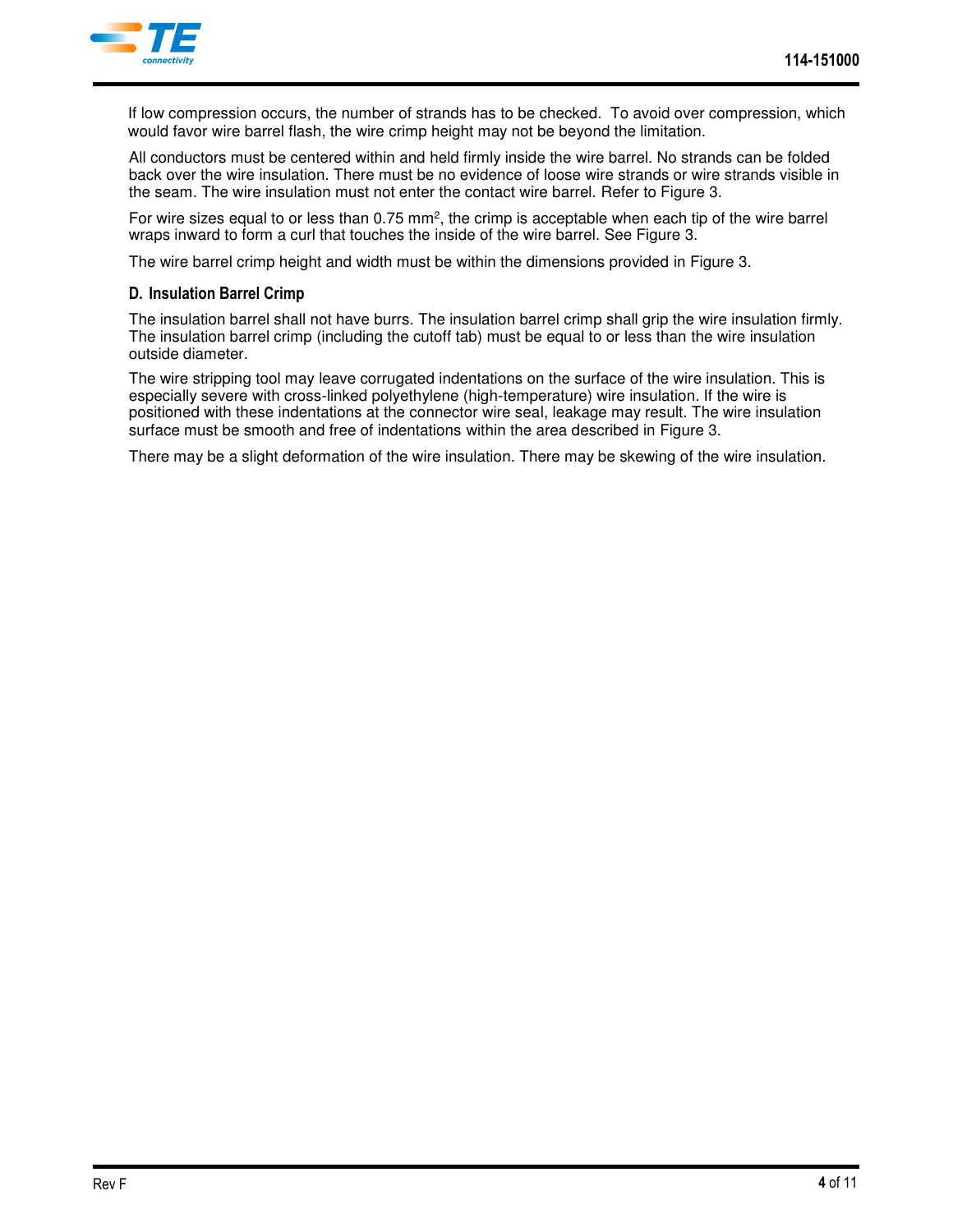



<span id="page-4-0"></span>*Figure 3 (Cont'd)*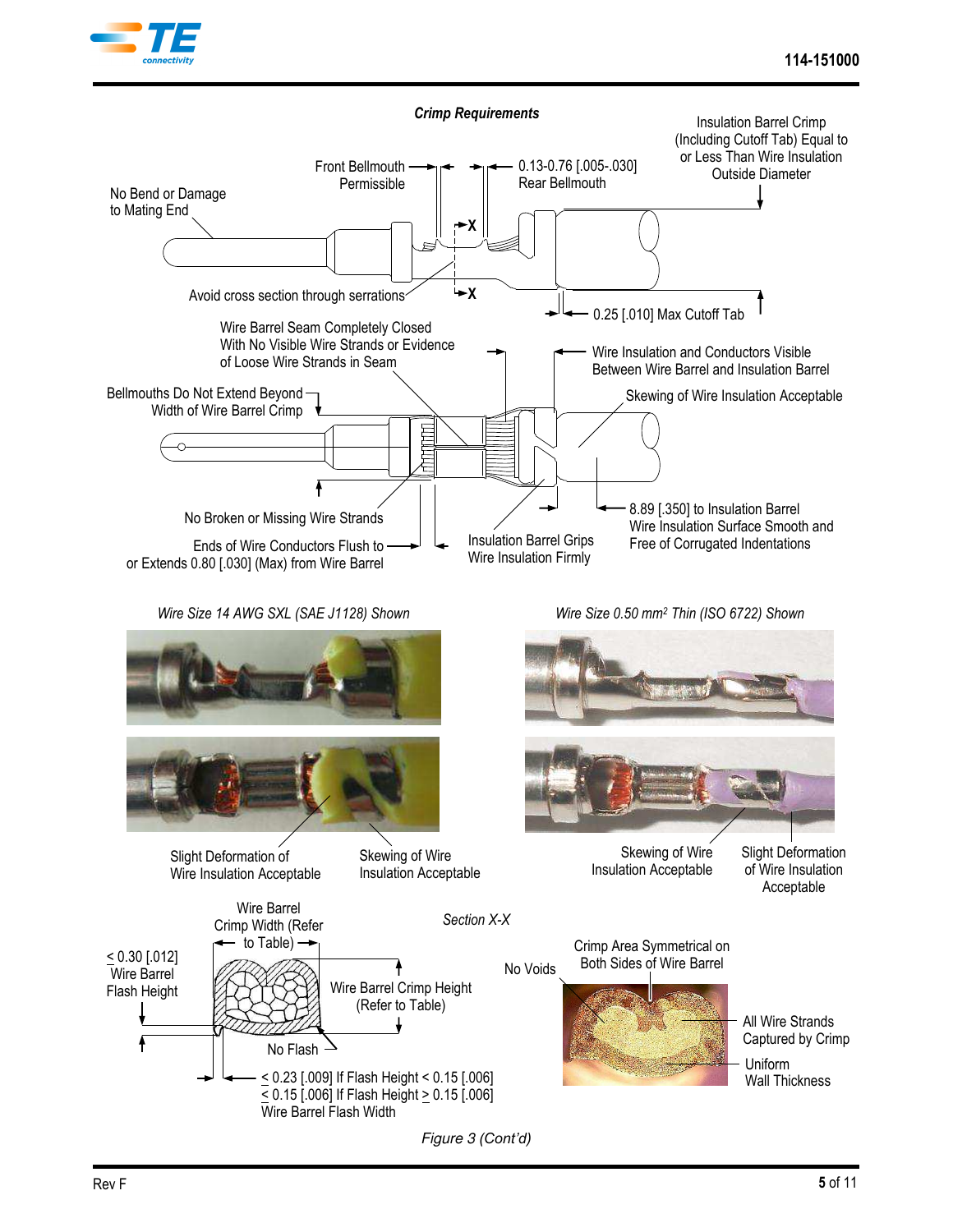

### Section X-X for Wire Size  $\leq$  0.75 mm<sup>2</sup>





Tips Wrap Inward and Touch Inside of Wire Barrel (All Other Requirements Apply)

No Voids in Crimp Compression Area



Uneven Crimp and Wall Thickness and Flash on Both Sides

#### *Unacceptable Wire Barrel Crimp*



Uneven Crimp and Wall Thickness



Crimp Too Loose and Void on Both Sides

| Contact                   | <b>Wire Size</b>       | <b>Wire Insulation</b> | <b>Contact Wire Barrel</b> |                       |  |
|---------------------------|------------------------|------------------------|----------------------------|-----------------------|--|
| 1060 (Pin); 1062 (Socket) |                        | <b>Diameter Range</b>  | <b>Crimp Height</b>        | <b>Crimp Width</b>    |  |
|                           | 14 AWG                 |                        | 1.35-1.43 [.053-.056]      |                       |  |
|                           | $2.00$ mm <sup>2</sup> |                        | 1.35-1.43 [.053-.056]      |                       |  |
| 1060-14-01                | $1.50$ mm <sup>2</sup> |                        | 1.30-1.38 [.051-.054]      |                       |  |
| 1062-14-01<br>1060-14-10  | 16 AWG                 | 2.41-3.81 [.095-.150]  | 1.22-1.30 [.048-.051]      | 2.31-2.47 [.091-.097] |  |
| 1062-14-10                | $1.00$ mm <sup>2</sup> |                        | 1.22-1.30 [.048-.051]      |                       |  |
|                           | 18 AWG                 |                        | 1.19-1.27 [.047-.050]      |                       |  |
|                           | $0.75$ mm <sup>2</sup> |                        | 1.17-1.25 [.046-.049]      |                       |  |
|                           | <b>14 AWG</b>          |                        | 1.35-1.43 [.053-.056]      |                       |  |
| 1060-16-01                | $2.00$ mm <sup>2</sup> |                        | 1.35-1.43 [.053-.056]      |                       |  |
| 1062-16-01                | $1.50$ mm <sup>2</sup> |                        | 1.30-1.38 [.051-.054]      |                       |  |
| 1060-16-07<br>1062-16-07  | 16 AWG                 | 1.90-3.55 [.075-.140]  | 1.22-1.30 [.048-.051]      | 2.31-2.47 [.091-.097] |  |
| 1060-16-09                | $1.00$ mm <sup>2</sup> |                        | 1.22-1.30 [.048-.051]      |                       |  |
| 1062-16-09                | <b>18 AWG</b>          |                        | 1.19-1.27 [.047-.050]      |                       |  |
|                           | $0.75$ mm <sup>2</sup> |                        | 1.17-1.25 [.046-.049]      |                       |  |
|                           | 16 AWG                 |                        | 1.22-1.30 [.048-.051]      |                       |  |
|                           | $1.00 \text{ mm}^2$    |                        | 1.22-1.30 [.048-.051]      |                       |  |
| 1060-16-06                | 18 AWG                 |                        | 1.19-1.27 [.047-.050]      | 1.93-2.09 [.076-.082] |  |
| 1062-16-06                | $0.75$ mm <sup>2</sup> | 1.40-2.54 [.055-.100]  | 1.17-1.25 [.046-.049]      |                       |  |
|                           | 20 AWG                 |                        | 1.17-1.25 [.046-.049]      |                       |  |
|                           | $0.50$ mm <sup>2</sup> |                        | 1.09-1.17 [.043-.046]      | 1.93-2.09 [.076-.082] |  |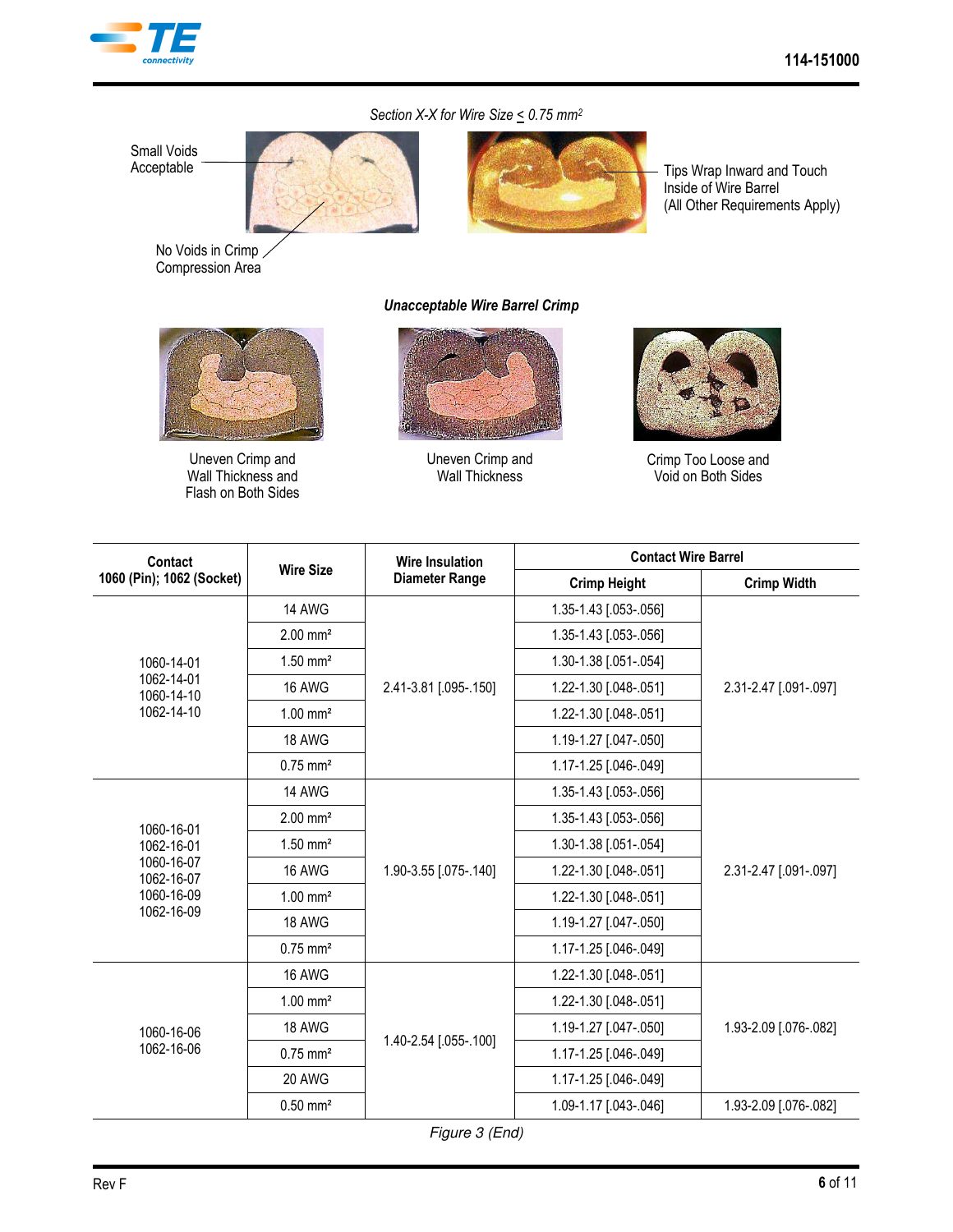

# **E. Bellmouths**

A front bellmouth is permissible. The rear bellmouth shall conform to the dimensions given in [Figure 3.](#page-4-0)

### **F. Wire Conductor and Insulation Location**

The wire conductor and insulation must be visible between the contact wire barrel and insulation barrel. Conductor ends must be flush with or extend beyond the end of the wire barrel to the dimension given in [Figure 3.](#page-4-0)

## **G. Wire Barrel Flash**

Wire barrel flash is the formation that may appear on one side of the wire barrel as the result of the crimping process. It must not exceed the dimension provided in [Figure 3.](#page-4-0)

There must be no cracking at the bottom of the wire barrel—independent of the size of the flash.

### **H. Mating End**

The mating end of the contact must not be bent or damaged in any way. See [Figure 3.](#page-4-0)

### **I. Bend Allowance**

The force applied during crimping may cause some bending between the crimped wire barrel and the mating portion of the contact. Such deformation is acceptable within the limits provided in [Figure 4.](#page-6-0)

The up-and-down bend of the crimped portion of the contact, including the cutoff tab and burr, and the side-to-side bend of the crimped contact must not be bent beyond the limits given.

### *NOTE*

- *1. Periodic inspections must be made to ensure crimped contact formation is consistent.*
- *2. Periodic inspection of applicator tooling must be made to ensure parts are tightened in the correct position.*
- *3. Perform regular maintenance and tool wear inspection. See applicator instruction sheet for more information.*



<span id="page-6-0"></span>*Figure 4* 

# **3.6. Processing**

Care must be taken when transporting, storing, or processing crimped contacts and wires that any damage or soiling of the contact body or crimped area is avoided. When processing the end of the wire or anywhere along the wire, damage or impairment of the crimped contact must be avoided.

For a twisting operation after crimping or inserting a contact to a connector, the twist must end at least 35 [1.38] away from the contact. Additional care must be taken during or after the twisting operation to avoid any pulling force to the contact or crimped area that may affect the function of the connector.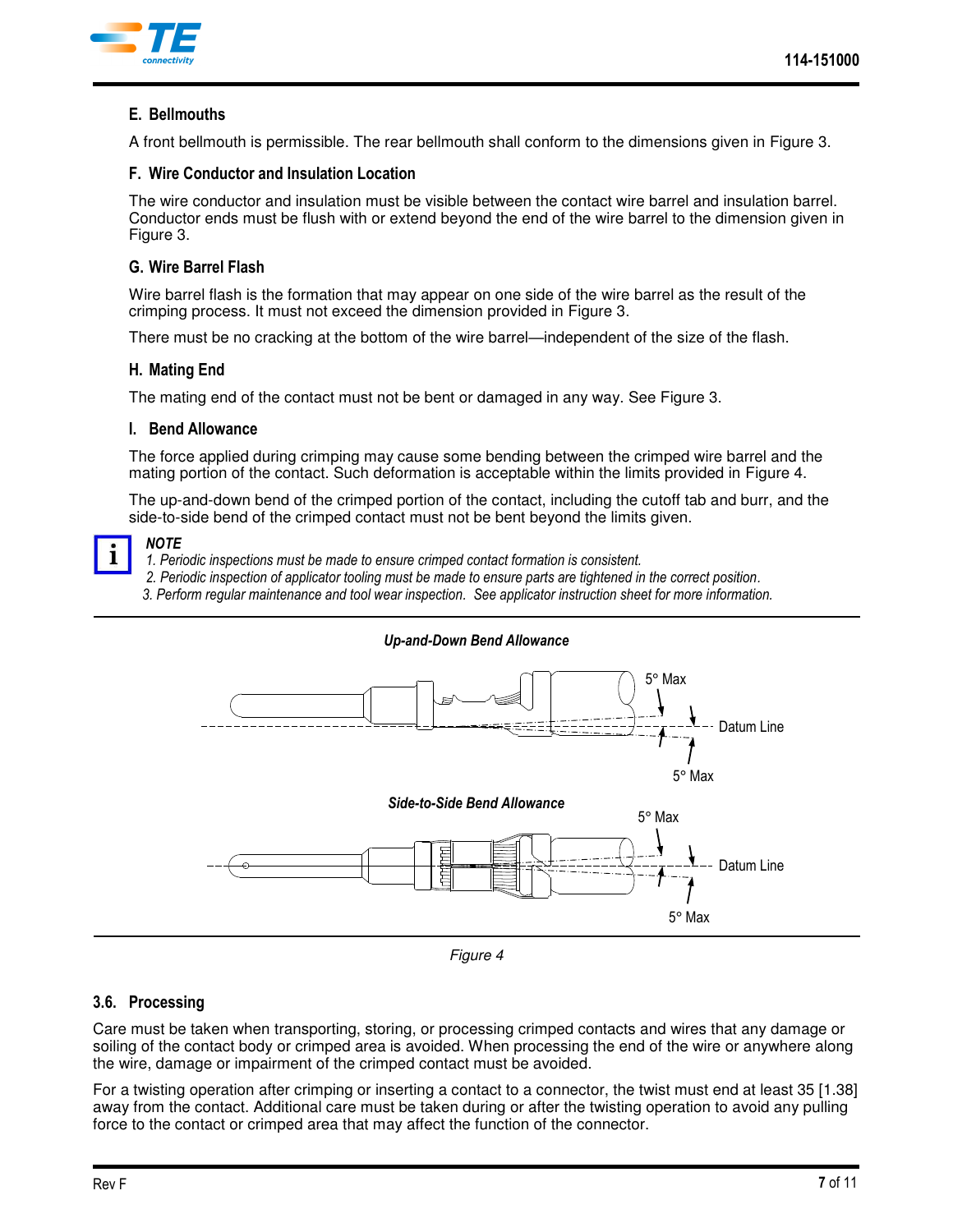

TE has not tested, nor otherwise verified, contact performance after processing of the connected wire by ultrasonic welding. TE does not make any representation or warranty, expressed or implied, and disclaims any and all liability, on any legal basis whatsoever, for contact performance after ultrasonic welding of the connected wire. Customer takes sole responsibility for the evaluation, application, and use of contacts in such circumstances.

### **3.7. Replacement and Repair**

Damaged or worn contacts cannot be repaired. A contact can be replaced provided there is sufficient slack to insert the new contact into the connector. An extraction tool must be used to remove individual contacts from the connector.

## **4. QUALIFICATION**

DEUTSCH size 16 S&F pin and socket contacts do not require agency approval.

### **5. TOOLING**

Tooling part numbers and related instructional material are given in [Figure 5.](#page-8-0)

#### **5.1. Hand Tools**

The hand crimping tools consist of a handle assembly with integral fixed crimping dies. The dies have crimping chambers used to crimp the contact onto pre-stripped wire.

#### **5.2. Applicators**

The applicators are designed to crimp strip-fed contacts onto pre-stripped wire, and provides for high volume, heavy duty production requirements. These applicators accept interchangeable crimping dies and must be installed onto a power unit.

### **5.3. Power Units**

These power units provide the force required to drive applicators. They provide for high volume, heavy duty production requirements. All of the power units are stand-alone machines; except the basic AMP-O-LECTRIC Model "K", which is designed to be bench mounted.

### **5.4. Extraction Tools and Removal Tool**

The extraction tools and removal tool are designed to remove the contacts from the connectors by releasing the contact retention fingers from the housing without overstressing any part of the contact.

### **5.5. Crimping Dies**

The dies are designed to be installed into an applicator. The dies form the crimp when crimping the contact.

#### **5.6. Micrometer**

A micrometer should be used to measure contact crimp height.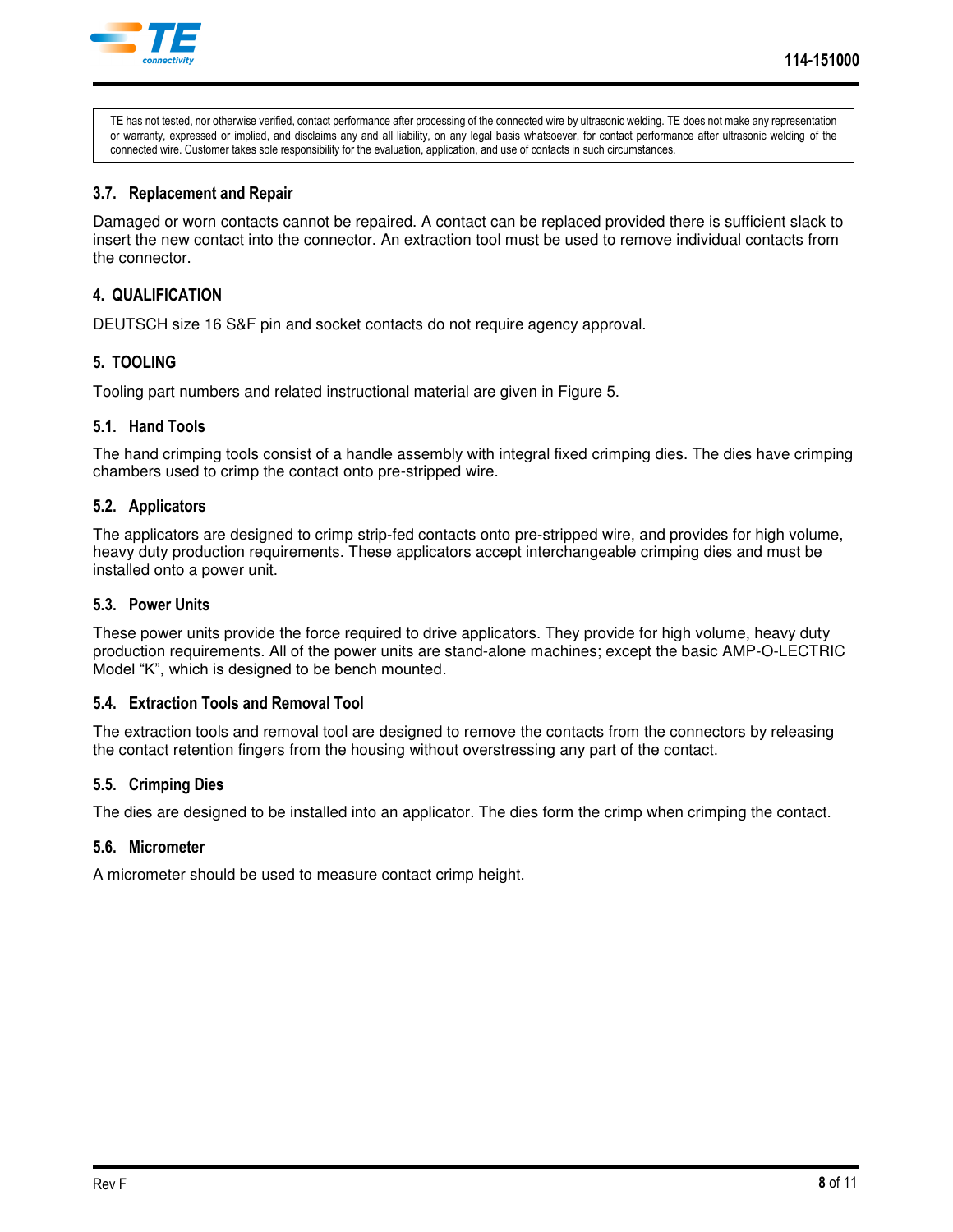



Ocean Side-Feed Applicators (408-10389)



DEUTSCH Applicator DCT16-02-00 (0425-031-0000)



DEUTSCH Applicator DCT1620-02-00 (0425-060-000)

*Crimping Dies (Illustrations are Representative)* 





Crimper (Refer to Table)

Anvil (Refer to Table)



AMP 3K/40 Terminating Machines 2119683-[ ] or AMP 5K/40 Terminating Machines 2119684-[ ] (409-10099)



Model "T" Terminating Units 694620-[ ] (409-5207) or 458000-4 (409-5289)



Crimp Height Micrometer 675836 (408-7424)



Extraction Tools (408-151007)



AMP 3K Terminating Machines 1725950-[ ] or AMP 5K Terminating Machines 1725900-[ ] (409-10047)



Basic AMP-O-LECTRIC Model "K" Terminating Machines 471273-[ ] (409-5128)



Hand Crimping Tool DTT-16-00 (0425-037-0000)



AMP-O-LECTRIC Model "G" Terminating Machines 354500-[ ] (409-5842)



Hand Crimping Tool DTT-16-01 (0425-038-0000)

| Contact<br>1060 (Pin); 1062 (Socket)                                             | <b>DEUTSCH</b><br><b>Hand Crimping Tool</b> |
|----------------------------------------------------------------------------------|---------------------------------------------|
| 1060-14-01<br>1062-14-01<br>1060-14-10<br>1062-14-10                             | DTT-16-00                                   |
| 1060-16-01<br>1062-16-01<br>1060-16-07<br>1062-16-07<br>1060-16-09<br>1062-16-09 | DTT-16-00<br>DTT-16-01                      |
| 1060-16-06<br>1062-16-06                                                         | DTT-16-01                                   |

Removal Tool DT-RT1 for Front-Release Connectors (408-151008)

Crimp Height Micrometer (With Peak) 547203-1 (408-7424)

<span id="page-8-0"></span>*Figure 5 (Cont'd)*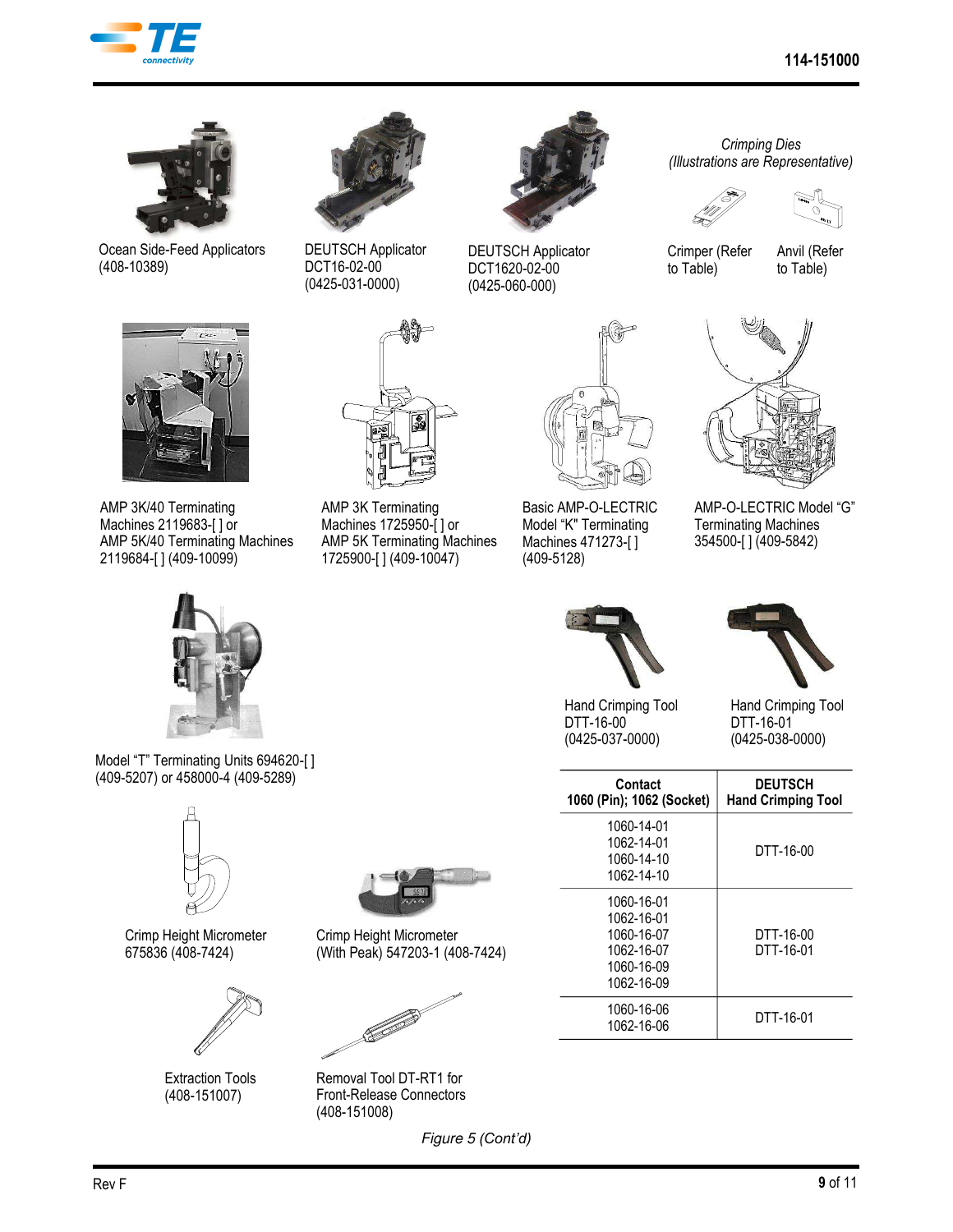

| Contact<br>1060 (Pin); 1062 (Socket)                                             | <b>Wire Size</b><br>$mm2$ [AWG] | <b>OCEAN</b><br>Applicator               | <b>Wire Crimper</b><br><b>Wire Anvil</b> | <b>Insulation (Outside</b><br>Diameter) Range | <b>Insulation</b><br><b>Crimper</b> | <b>Insulation</b><br>Anvil |
|----------------------------------------------------------------------------------|---------------------------------|------------------------------------------|------------------------------------------|-----------------------------------------------|-------------------------------------|----------------------------|
| 1060-14-01<br>1062-14-01                                                         | $0.75 - 2.0$                    | 2266100                                  | 2-1633713-6                              | 3.05-3.81 [.120-.150]                         | 1803019-3                           | 1803293-1                  |
| 1060-14-10<br>1062-14-10                                                         | $[18-14]$                       | 2266101                                  |                                          | 2.67-3.02 [.105-.119]                         | 1803019-4                           | 1803293-2                  |
| 1060-16-01<br>1062-16-01<br>1060-16-07<br>1062-16-07<br>1060-16-09<br>1062-16-09 | $0.75 - 2.0$                    |                                          | 2-1633713-6                              | 2.67-3.02 [.105-.119]                         | 1803019-4                           | 1803293-2                  |
|                                                                                  |                                 | 2266101<br>2266102<br>2266103<br>2266104 |                                          | 2.26-2.64 [.089-.104]                         | 1803019-5                           | 1803293-3                  |
|                                                                                  | $[18-14]$                       |                                          |                                          | 1.93-2.24 [.076-.088]                         | 1803019-6                           | 1803293-4                  |
|                                                                                  |                                 |                                          |                                          | 1.60-1.91 [.063-.075]                         | 1803019-7                           | 1803293-5                  |
| 1060-16-06<br>1062-16-06                                                         | $0.5 - 1.0$<br>$[20-16]$        | 2266110                                  | 4-1633713-1                              | 1.68-2.39 [.066-.094]                         | 1803019-7                           | 1-1803293-6                |
|                                                                                  |                                 | 2266111                                  |                                          | 1.27-1.65 [.050-.065]                         | 1803019-8                           | 1803293-7                  |

| Contact<br>1060 (Pin); 1062 (Socket)                               | <b>Wire Size</b><br>mm <sup>2</sup> [AWG] | <b>DEUTSCH</b><br>Applicator | <b>Wire Crimper</b><br><b>Wire Anvil</b> | <b>Insulation (Outside</b><br>Diameter) Range | Insulation<br><b>Crimper</b> | <b>Insulation</b><br>Anvil |
|--------------------------------------------------------------------|-------------------------------------------|------------------------------|------------------------------------------|-----------------------------------------------|------------------------------|----------------------------|
| 1060-14-01<br>1062-14-01                                           | $0.75 - 2.0$                              | DCT16-02-00                  | 1017-002-0200<br>1017-101-0200           | 3.05-3.81 [.120-.150]                         | 1017-210-0200                | 1017-310-0200              |
| 1060-14-10<br>1062-14-10                                           | $[18 - 14]$                               |                              |                                          | 2.67-3.02 [.105-.119]                         | 1017-211-0200                | 1017-311-0200              |
| 1060-16-01                                                         |                                           | DCT16-02-00                  | 1017-002-0200<br>1017-101-0200           | 2.67-3.02 [.105-.119]                         | 1017-211-0200                | 1017-311-0200              |
| 1062-16-01<br>1060-16-07                                           | $0.75 - 2.0$                              |                              |                                          | 2.26-2.64 [.089-.104]                         | 1017-213-0200                | 1017-313-0200              |
| 1062-16-07<br>1060-16-09                                           | $[18 - 14]$                               |                              |                                          | 1.93-2.24 [.076-.088]                         | 1017-214-0200                | 1017-304-0200              |
| 1062-16-09                                                         |                                           |                              |                                          | 1.60-1.91 [.063-.075]                         | 1017-217-0200                | 1017-317-0200              |
| 1060-16-06                                                         | $0.5 - 1.0$<br>$[20-16]$                  | DCT16-02-00                  | 1017-003-0200<br>1017-103-0200           | 1.68-2.39 [.066-.094]                         | 1017-217-0200                | 1017-317-0200              |
| 1062-16-06                                                         |                                           |                              |                                          | 1.27-1.65 [.050-.065]                         | 1017-218-0200                | 1017-318-0200              |
| 1060-14-01<br>1062-14-01                                           | $0.75 - 2.0$                              | DCT1620-02-00                | 1017-083-0200<br>1017-183-0200           | 3.05-3.81 [.120-.150]                         | 1017-225-0200                | 1017-325-0200              |
| 1060-14-10<br>1062-14-10                                           | $[18-14]$                                 |                              |                                          | 2.67-3.18 [.105-.125]                         | 1017-226-0200                | 1017-326-0200              |
| 1060-16-01                                                         | $0.75 - 2.0$<br>$[18-14]$                 | DCT1620-02-00                | 1017-083-0200<br>1017-183-0200           | 2.67-3.18 [.105-.125]                         | 1017-226-0200                | 1017-326-0200              |
| 1062-16-01<br>1060-16-07<br>1062-16-07<br>1060-16-09<br>1062-16-09 |                                           |                              |                                          | 2.16-2.82 [.085-.111]                         | 1017-227-0200                | 1017-327-0200              |
|                                                                    |                                           |                              |                                          | 1.91-2.67 [.075-.105]                         | 1017-228-0200                | 1017-328-0200              |
|                                                                    |                                           |                              |                                          | 1.60-2.39 [.063-.094]                         | 1017-229-0200                | 1017-329-0200              |
| 1060-16-06<br>1062-16-06                                           | $0.5 - 1.0$<br>$[20-16]$                  | DCT1620-02-00                | 1017-082-0200<br>1017-182-0200           | 1.60-2.39 [.063-.094]                         | 1017-229-0200                | 1017-329-0200              |
|                                                                    |                                           |                              |                                          | 1.27-1.91 [.050-.075]                         | 1017-230-0200                | 1017-330-0200              |

*[Figure 5](#page-8-0) (End)*